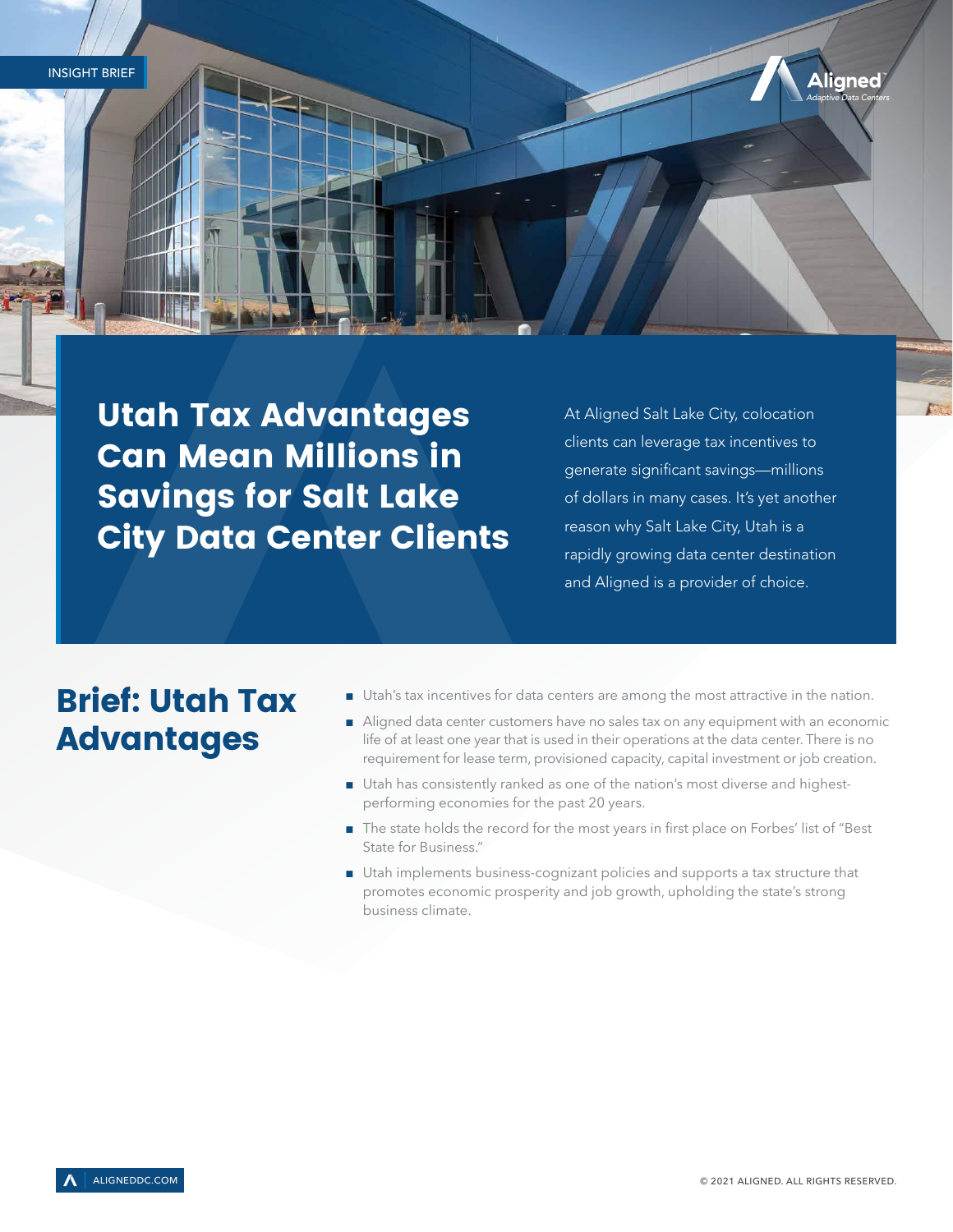# Utah Tax Advantages



## Salt Lake City is a rapidly growing data center destination

There are many reasons why Salt Lake City is a top 10 U.S. multi-tenant data center market. In addition to some of the most attractive tax incentives in the nation, these include an extensive fiber infrastructure as well as the fastest internet speeds in the Intermountain West—and among the fastest in the nation. The state also enjoys some of the cheapest electricity and natural gas rates in the nation; renewable energy sources, such as solar and wind, are rapidly growing. Classified as a cold desert, Utah's low humidity levels make it ideal for ambient cooling. Known as Silicon Slopes, the area is also a fastgrowing technology center.

## Sales tax exemption on equipment purchases

In Utah, qualified data center owners, operators and clients are exempt from sales tax on purchases of data center equipment with an economic life of at least one year that is used in their operations at the data center. The tax incentives do not call for specific requirements around lease term, provisioned capacity, capital investment or job creation.

# List of sales-tax exempt equipment

The tenant data center equipment that would be tax exempt includes machinery, equipment, or normal operating repair or replacement parts, if the machinery, equipment, or normal operating repair or replacement parts:

- Are used in:
	- the operation of the qualifying data center; or
	- the occupant's operations in the qualifying data center; and
- have an economic life of one or more years.

For us, the exemption provides savings on purchases of equipment ranging from generators to network switches. For our clients, the exemption provides savings on purchases of equipment ranging from servers to monitoring software—substantially reducing the total cost associated with colocation.